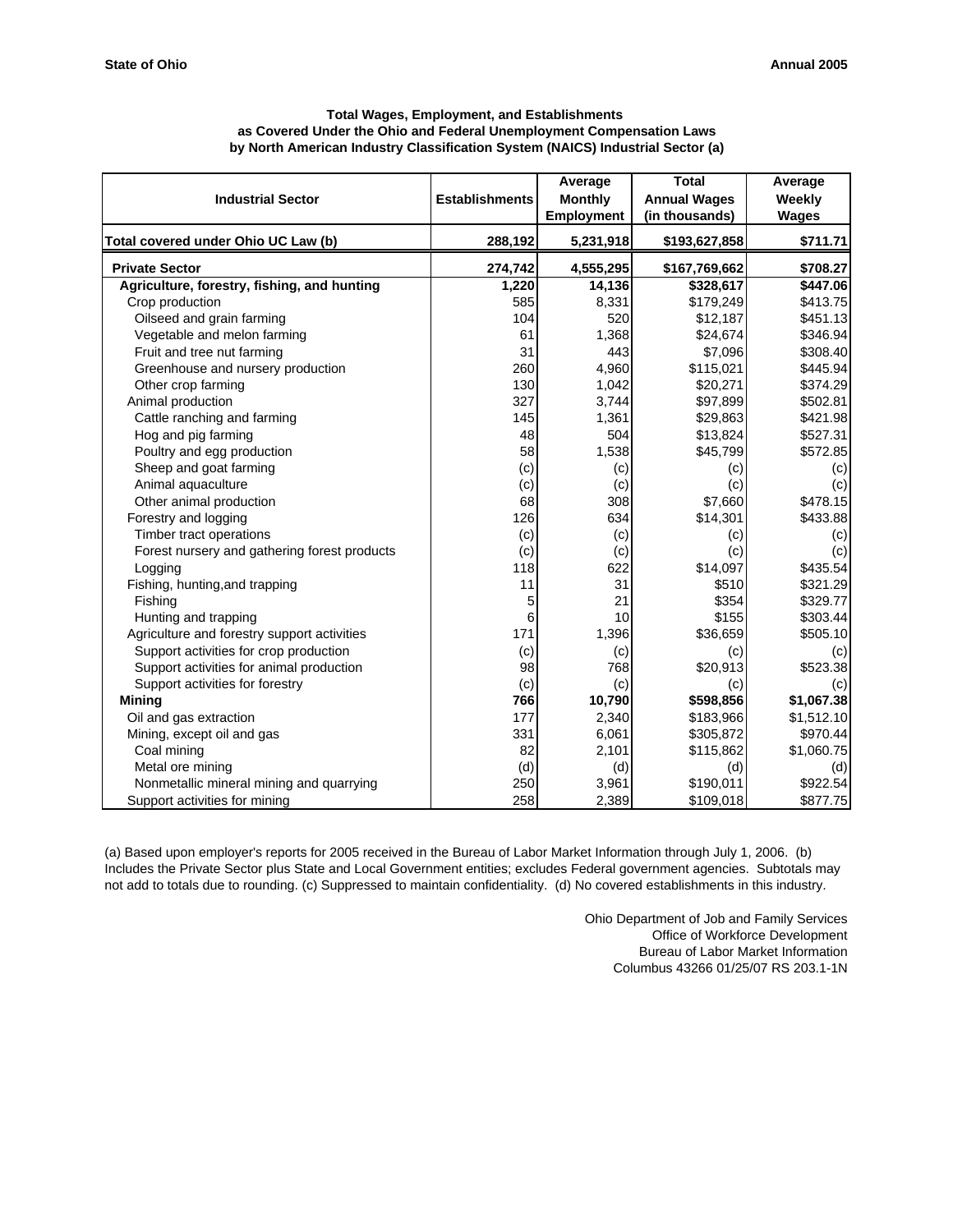|                                               |                       | Average           | <b>Total</b>        | Average      |
|-----------------------------------------------|-----------------------|-------------------|---------------------|--------------|
| <b>Industrial Sector</b>                      | <b>Establishments</b> | <b>Monthly</b>    | <b>Annual Wages</b> | Weekly       |
|                                               |                       | <b>Employment</b> | (in thousands)      | <b>Wages</b> |
| <b>Utilities</b>                              | 553                   | 20,389            | \$1,441,071         | \$1,359.21   |
| <b>Utilities</b>                              | 553                   | 20,389            | \$1,441,071         | \$1,359.21   |
| Power generation and supply                   | 330                   | 15,725            | \$1,181,547         | \$1,445.02   |
| Natural gas distribution                      | <b>118</b>            | 3,577             | \$215,334           | \$1,157.60   |
| Water, sewage, and other systems              | 105                   | 1,087             | \$44,189            | \$781.65     |
| <b>Construction</b>                           | 28,661                | 232,472           | \$9,408,638         | \$778.31     |
| Construction of buildings                     | 8,342                 | 56,286            | \$2,394,426         | \$818.10     |
| Residential building construction             | 6,470                 | 28,510            | \$1,036,147         | \$698.90     |
| Nonresidential building construction          | 1,872                 | 27,775            | \$1,358,278         | \$940.42     |
| Heavy and civil engineering construction      | 1,585                 | 24,136            | \$1,230,030         | \$980.04     |
| Utility system construction                   | 738                   | 11,047            | \$524,952           | \$913.85     |
| Land subdivision                              | 272                   | 1,261             | \$64,025            | \$976.42     |
| Highway, street, and bridge construction      | 369                   | 10,042            | \$559,571           | \$1,071.62   |
| Other heavy construction                      | 207                   | 1,786             | \$81,481            | \$877.23     |
| Specialty trade contractors                   | 18,733                | 152,050           | \$5,784,183         | \$731.56     |
| Building foundation and exterior contractors  | 4,703                 | 34,488            | \$1,153,033         | \$642.94     |
| Building equipment contractors                | 6,363                 | 68,469            | \$2,880,966         | \$809.17     |
| Building finishing contractors                | 4,364                 | 26,741            | \$901,097           | \$648.04     |
| Other specialty trade contractors             | 3,303                 | 22,353            | \$849,087           | \$730.50     |
| Manufacturing                                 | 17,979                | 811,894           | \$39,140,027        | \$927.08     |
| Food manufacturing                            | 1,024                 | 53,951            | \$2,218,080         | \$790.63     |
| Animal food manufacturing                     | 71                    | 2,831             | \$137,173           | \$931.73     |
| Grain and oilseed milling                     | 30                    | 1,763             | \$95,539            | \$1,042.29   |
| Sugar and confectionery product manufacturing | (c)                   | (c)               | (c)                 | (c)          |
| Fruit and vegetable preserving and specialty  | 68                    | 11,568            | \$498,620           | \$828.90     |
| Dairy product manufacturing                   | 58                    | 7,876             | \$432,736           | \$1,056.62   |
| Animal slaughtering and processing            | 170                   | 8,965             | \$333,235           | \$714.87     |
| Seafood product preparation and packaging     | (c)                   | (c)               | (c)                 | (c)          |
| Bakeries and tortilla manufacturing           | 425                   | 12,844            | \$409,880           | \$613.69     |
| Other food manufacturing                      | 105                   | 6,421             | \$268,564           | \$804.40     |
| Beverage and tobacco product manufacturing    | 78                    | 7,287             | \$332,781           | \$878.27     |
| <b>Textile mills</b>                          | 90                    | 3,058             | \$130,892           | \$823.08     |
| Fiber, yarn, and thread mills                 | (c)                   | (c)               | (c)                 | (c)          |
| <b>Fabric mills</b>                           | (c)                   | (c)               | (c)                 | (c)          |
| Textile and fabric finishing mills            | 52                    | 1,680             | \$84,079            | \$962.35     |

(a) Based upon employer's reports for 2005 received in the Bureau of Labor Market Information through July 1, 2006. (b) Includes the Private Sector plus State and Local Government entities; excludes Federal government agencies. Subtotals may not add to totals due to rounding. (c) Suppressed to maintain confidentiality. (d) No covered establishments in this industry.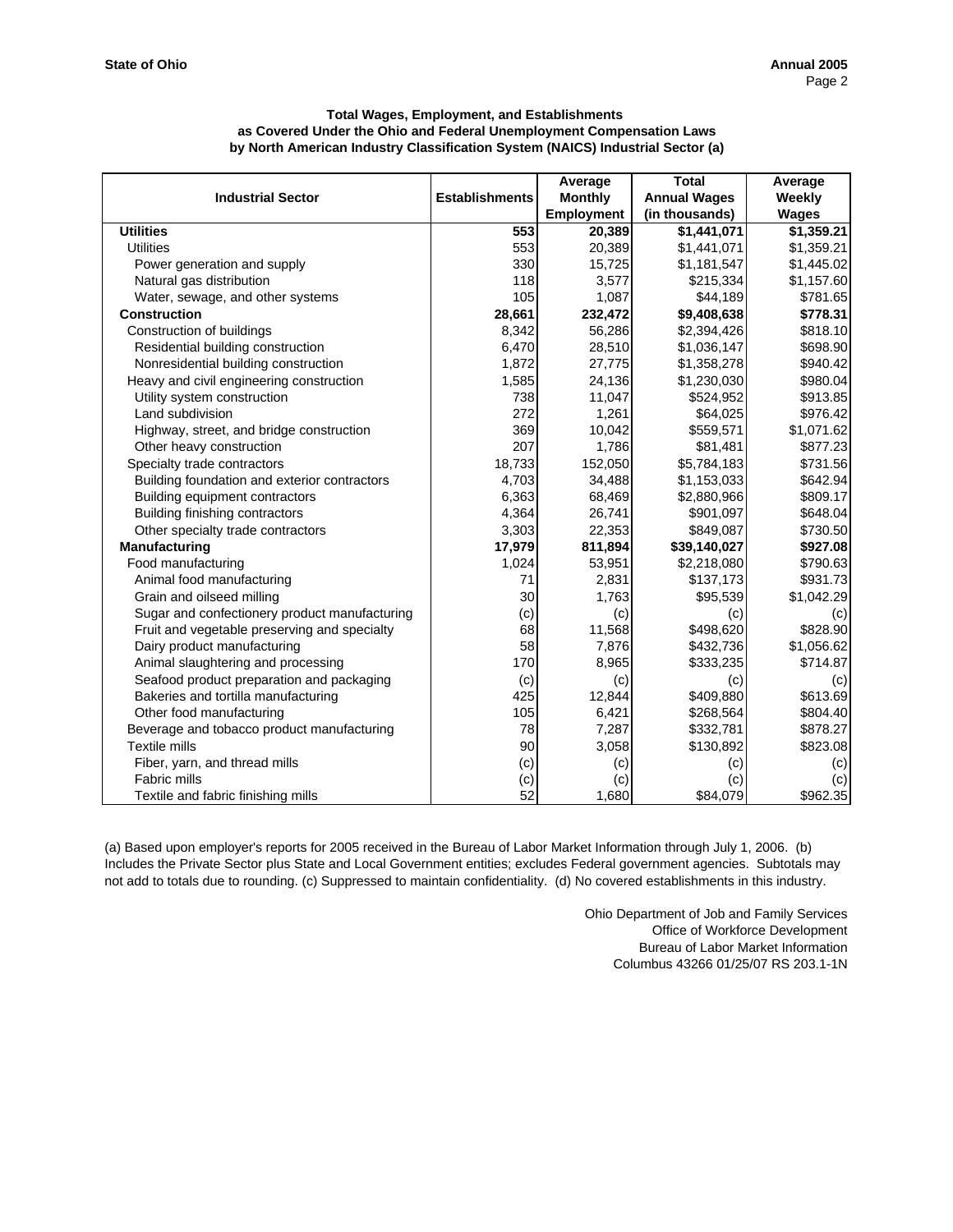|                                             |                       | Average           | <b>Total</b>        | Average      |
|---------------------------------------------|-----------------------|-------------------|---------------------|--------------|
| <b>Industrial Sector</b>                    | <b>Establishments</b> | <b>Monthly</b>    | <b>Annual Wages</b> | Weekly       |
|                                             |                       | <b>Employment</b> | (in thousands)      | <b>Wages</b> |
| Textile product mills                       | 241                   | 4,583             | \$130,653           | \$548.27     |
| Textile furnishings mills                   | 81                    | 1,795             | \$53,627            | \$574.40     |
| Other textile product mills                 | 160                   | 2,787             | \$77,026            | \$531.42     |
| Apparel manufacturing                       | 131                   | 3,068             | \$94,867            | \$594.60     |
| Apparel knitting mills                      | (c)                   | (c)               | (c)                 | (c)          |
| Cut and sew apparel manufacturing           | 113                   | 2,618             | \$77,219            | \$567.13     |
| Accessories and other apparel manufacturing | (c)                   | (c)               | (c)                 | (c)          |
| Leather and allied product manufacturing    | 29                    | 677               | \$22,481            | \$638.19     |
| Leather and hide tanning and finishing      | (c)                   | (c)               | (c)                 | (c)          |
| Footwear manufacturing                      | (c)                   | (c)               | (c)                 | (c)          |
| Other leather product manufacturing         | 18                    | 543               | \$15,042            | \$532.38     |
| Wood product manufacturing                  | 703                   | 16,940            | \$522,884           | \$593.62     |
| Sawmills and wood preservation              | 108                   | 1,884             | \$53,469            | \$545.67     |
| Plywood and engineered wood product mfg.    | 63                    | 2,859             | \$97,336            | \$654.71     |
| Other wood product manufacturing            | 532                   | 12,196            | \$372,079           | \$586.69     |
| Paper manufacturing                         | 434                   | 25,678            | \$1,183,132         | \$886.06     |
| Pulp, paper, and paperboard mills           | 43                    | 4,940             | \$280,620           | \$1,092.48   |
| Converted paper product manufacturing       | 392                   | 20,739            | \$902,512           | \$836.90     |
| Printing and related support activities     | 1,642                 | 32,632            | \$1,323,126         | \$779.75     |
| Petroleum and coal products manufacturing   | 143                   | 4,757             | \$314,686           | \$1,272.08   |
| Chemical manufacturing                      | 763                   | 46,942            | \$2,807,325         | \$1,150.08   |
| Basic chemical manufacturing                | 167                   | 10,484            | \$718,312           | \$1,317.54   |
| Resin, rubber, and artificial fibers mfg.   | 104                   | 5,355             | \$324,789           | \$1,166.42   |
| Agricultural chemical manufacturing         | 31                    | 2,136             | \$178,212           | \$1,604.60   |
| Pharmaceutical and medicine manufacturing   | 50                    | 5,016             | \$311,133           | \$1,192.83   |
| Paint, coating, and adhesive manufacturing  | 134                   | 8,013             | \$447,825           | \$1,074.75   |
| Soap, cleaning compound, and toiletry mfg.  | 99                    | 9,293             | \$484,477           | \$1,002.58   |
| Other chemical product and preparation mfg. | 179                   | 6,645             | \$342,577           | \$991.38     |
| Plastics and rubber products manufacturing  | 1,046                 | 71,468            | \$2,828,945         | \$761.21     |
| Plastics product manufacturing              | 797                   | 50,715            | \$1,924,977         | \$729.94     |
| Rubber product manufacturing                | 249                   | 20,754            | \$903,968           | \$837.63     |
| Nonmetallic mineral product manufacturing   | 846                   | 32,253            | \$1,510,527         | \$900.65     |
| Clay product and refractory manufacturing   | 151                   | 6,346             | \$240,281           | \$728.13     |
| Glass and glass product manufacturing       | 127                   | 9,159             | \$445,492           | \$935.40     |
| Cement and concrete product manufacturing   | 370                   | 8,247             | \$333,858           | \$778.50     |

(a) Based upon employer's reports for 2005 received in the Bureau of Labor Market Information through July 1, 2006. (b) Includes the Private Sector plus State and Local Government entities; excludes Federal government agencies. Subtotals may not add to totals due to rounding. (c) Suppressed to maintain confidentiality. (d) No covered establishments in this industry.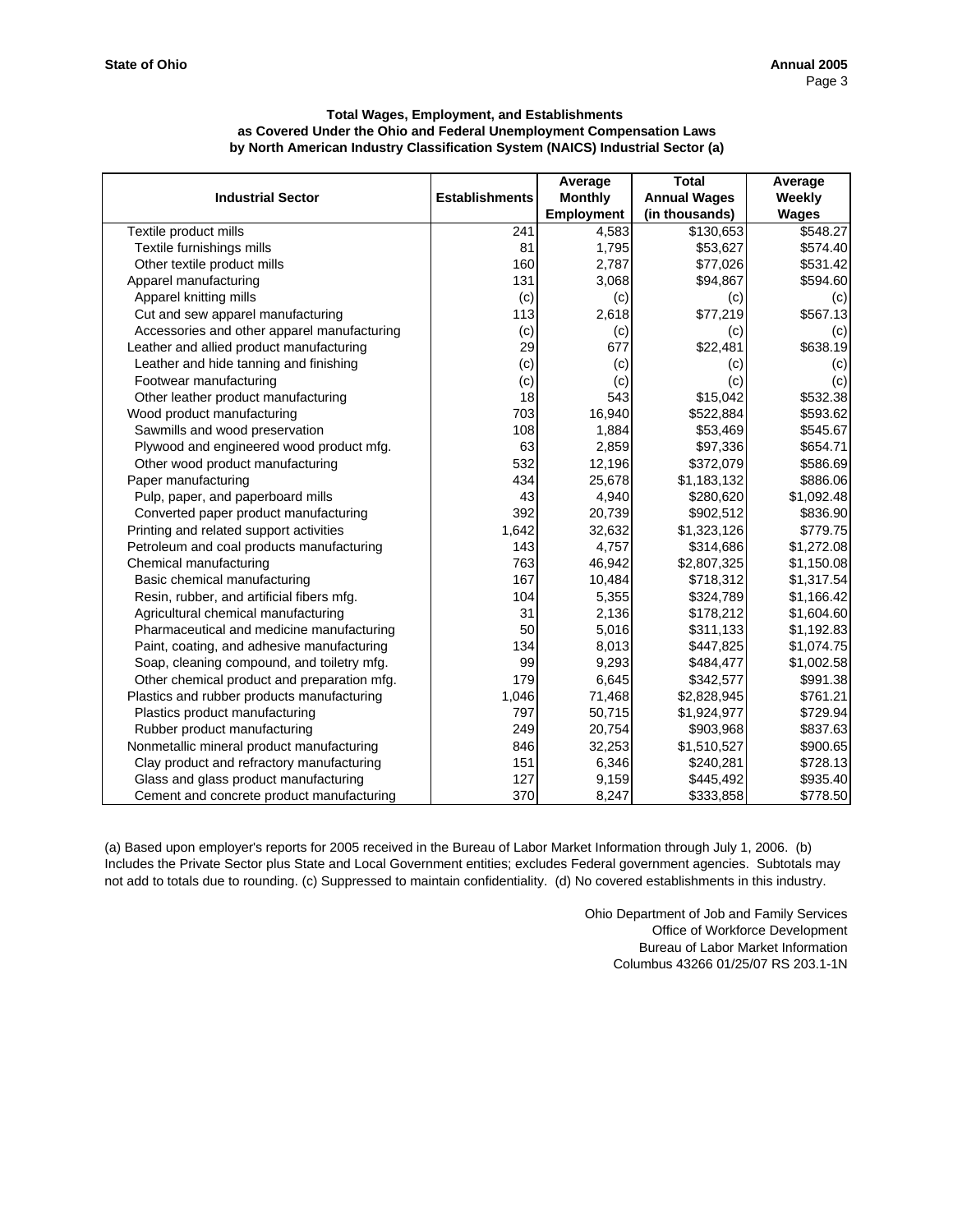|                                                   |                       | Average           | <b>Total</b>        | Average      |
|---------------------------------------------------|-----------------------|-------------------|---------------------|--------------|
| <b>Industrial Sector</b>                          | <b>Establishments</b> | <b>Monthly</b>    | <b>Annual Wages</b> | Weekly       |
|                                                   |                       | <b>Employment</b> | (in thousands)      | <b>Wages</b> |
| Lime and gypsum product manufacturing             | 20                    | 905               | \$45,931            | \$976.46     |
| Other nonmetallic mineral products                | 178                   | 7,597             | \$444,965           | \$1,126.44   |
| Primary metal manufacturing                       | 518                   | 52,890            | \$3,066,408         | \$1,114.94   |
| Iron and steel mills and ferroalloy manufacturing | 64                    | 13,395            | \$918,275           | \$1,318.29   |
| Steel product mfg. from purchased steel           | 111                   | 9,075             | \$465,285           | \$985.94     |
| Alumina and aluminum production                   | 54                    | 3,843             | \$170,622           | \$853.83     |
| Other nonferrous metal production                 | 55                    | 8,567             | \$545,451           | \$1,224.40   |
| Foundries                                         | 234                   | 18,009            | \$966,774           | \$1,032.37   |
| Fabricated metal product manufacturing            | 4,077                 | 116,428           | \$5,173,641         | \$854.54     |
| Forging and stamping                              | 258                   | 12,516            | \$575,540           | \$884.31     |
| Cutlery and handtool manufacturing                | 99                    | 4,397             | \$186,093           | \$813.83     |
| Architectural and structural metals mfg.          | 698                   | 19,128            | \$773,668           | \$777.81     |
| Boiler, tank, and shipping container mfg.         | 122                   | 8,003             | \$421,107           | \$1,011.87   |
| Hardware manufacturing                            | 44                    | 1,396             | \$56,177            | \$774.02     |
| Spring and wire product manufacturing             | 96                    | 3,745             | \$151,520           | \$778.10     |
| Machine shops and threaded product mfg.           | 1,760                 | 26,408            | \$1,058,656         | \$770.92     |
| Coating, engraving, and heat treating metals      | 582                   | 14,671            | \$561,494           | \$736.04     |
| Other fabricated metal product manufacturing      | 420                   | 26,164            | \$1,389,386         | \$1,021.21   |
| Machinery manufacturing                           | 2,268                 | 84,289            | \$4,130,010         | \$942.27     |
| Ag., construction, and mining machinery mfg.      | 117                   | 6,142             | \$256,389           | \$802.79     |
| Industrial machinery manufacturing                | 301                   | 9,985             | \$493,562           | \$950.58     |
| Commercial and service industry machinery         | 111                   | 4,659             | \$206,837           | \$853.73     |
| HVAC and commercial refrigeration equipment       | 92                    | 7,944             | \$386,945           | \$936.73     |
| Metalworking machinery manufacturing              | 1,111                 | 25,626            | \$1,204,026         | \$903.54     |
| Turbine, and power transmission equipment mfg.    | 76                    | 5,209             | \$266,984           | \$985.65     |
| Other general purpose machinery manufacturing     | 460                   | 24,724            | \$1,315,268         | \$1,023.04   |
| Computer and electronic product manufacturing     | 587                   | 22,947            | \$1,201,909         | \$1,007.29   |
| Computer and peripheral equipment mfg.            | 31                    | 1,760             | \$95,463            | \$1,042.94   |
| Communications equipment manufacturing            | 74                    | 4,003             | \$287,628           | \$1,381.96   |
| Audio and video equipment manufacturing           | 10                    | 179               | \$8,040             | \$864.17     |
| Semiconductor and electronic component mfg.       | 167                   | 6,728             | \$291,119           | \$832.06     |
| Electronic instrument manufacturing               | 279                   | 9,824             | \$490,099           | \$959.35     |
| Magnetic media manufacturing and reproducing      | 27                    | 452               | \$29,560            | \$1,257.42   |
| Electrical equipment and appliance mfg.           | 429                   | 32,577            | \$1,576,770         | \$930.81     |
| Electric lighting equipment manufacturing         | 79                    | 5,474             | \$328,521           | \$1,154.10   |

(a) Based upon employer's reports for 2005 received in the Bureau of Labor Market Information through July 1, 2006. (b) Includes the Private Sector plus State and Local Government entities; excludes Federal government agencies. Subtotals may not add to totals due to rounding. (c) Suppressed to maintain confidentiality. (d) No covered establishments in this industry.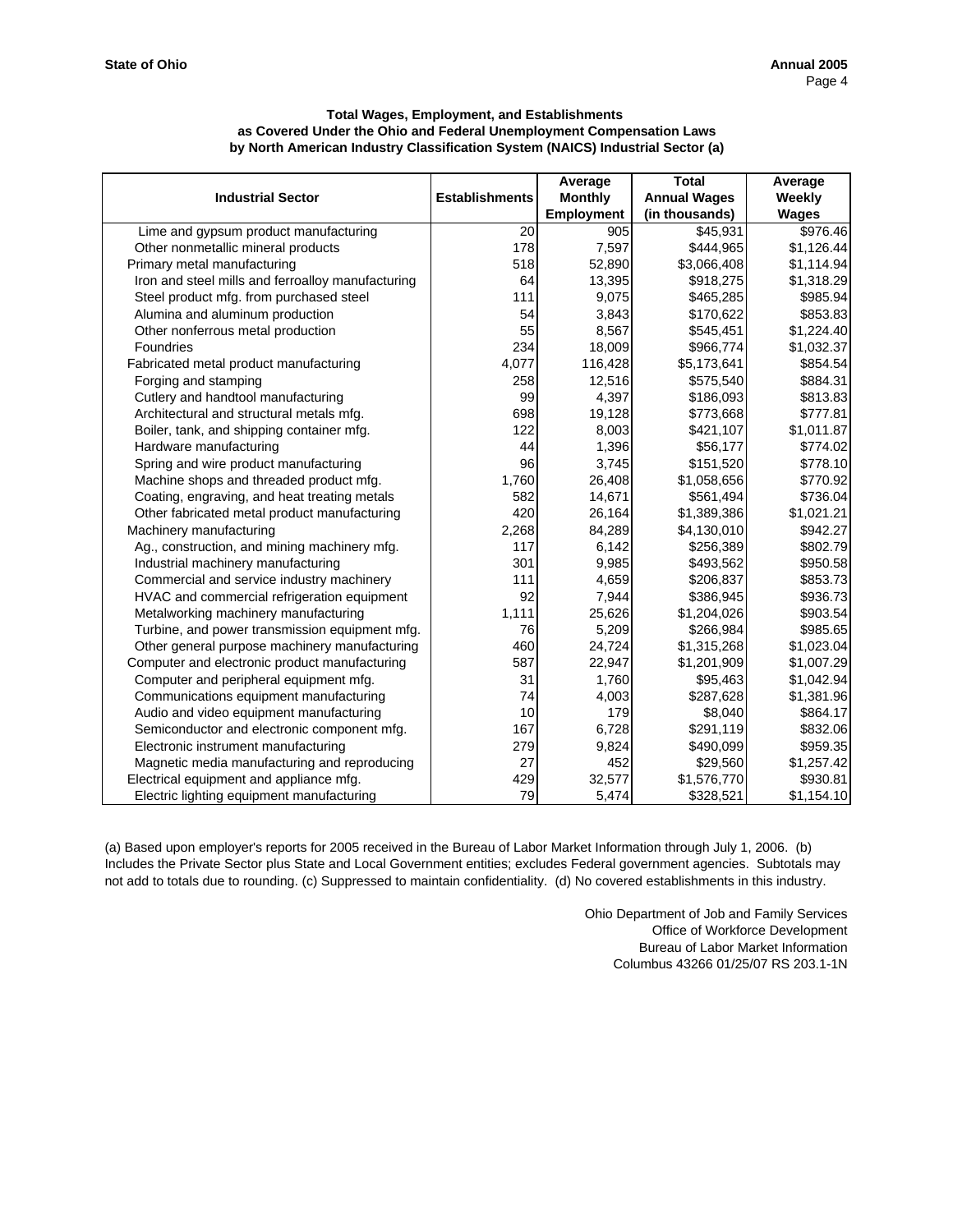|                                               |                       | Average           | <b>Total</b>        | Average      |
|-----------------------------------------------|-----------------------|-------------------|---------------------|--------------|
| <b>Industrial Sector</b>                      | <b>Establishments</b> | <b>Monthly</b>    | <b>Annual Wages</b> | Weekly       |
|                                               |                       | <b>Employment</b> | (in thousands)      | <b>Wages</b> |
| Household appliance manufacturing             | 38                    | 12,075            | \$502,533           | \$800.35     |
| Electrical equipment manufacturing            | 190                   | 9,137             | \$489,944           | \$1,031.23   |
| Other electrical equipment and component mfg. | 121                   | 5,891             | \$255,772           | \$834.94     |
| Transportation equipment manufacturing        | 861                   | 150,895           | \$8,784,013         | \$1,119.48   |
| Motor vehicle manufacturing                   | 27                    | 29,702            | \$2,134,125         | \$1,381.77   |
| Motor vehicle body and trailer manufacturing  | 106                   | 8,373             | \$314,392           | \$722.08     |
| Motor vehicle parts manufacturing             | 556                   | 94,671            | \$5,037,712         | \$1,023.33   |
| Aerospace product and parts manufacturing     | 115                   | 14,889            | \$1,128,088         | \$1,457.02   |
| Railroad rolling stock manufacturing          | 11                    | 389               | \$13,645            | \$673.87     |
| Ship and boat building                        | 13                    | 816               | \$28,542            | \$672.37     |
| Other transportation equipment manufacturing  | 33                    | 2,054             | \$127,509           | \$1,193.62   |
| Furniture and related product manufacturing   | 852                   | 21,999            | \$760,221           | \$664.56     |
| Household and institutional furniture mfg.    | 633                   | 16,327            | \$557,875           | \$657.08     |
| Office furniture and fixtures manufacturing   | 190                   | 4,700             | \$168,595           | \$689.83     |
| Other furniture related product manufacturing | 29                    | 972               | \$33,751            | \$668.04     |
| Miscellaneous manufacturing                   | 1,219                 | 26,574            | \$1,026,676         | \$742.96     |
| Medical equipment and supplies manufacturing  | 452                   | 11,487            | \$482,595           | \$807.92     |
| Other miscellaneous manufacturing             | 767                   | 15,087            | \$544,081           | \$693.52     |
| <b>Wholesale trade</b>                        | 22,761                | 235,497           | \$12,091,618        | \$987.40     |
| Merchant wholesalers, durable goods           | 10,999                | 130,842           | \$6,585,424         | \$967.90     |
| Motor vehicle and parts merchant wholesalers  | 908                   | 15,431            | \$625,042           | \$778.94     |
| Furniture and furnishing merchant wholesalers | 311                   | 3,040             | \$134,123           | \$848.38     |
| Lumber and const. supply merchant wholesalers | 751                   | 7,606             | \$334,123           | \$844.83     |
| Commercial equip. merchant wholesalers        | 2,135                 | 24,555            | \$1,583,519         | \$1,240.15   |
| Metal and mineral merchant wholesalers        | 596                   | 10,692            | \$570,637           | \$1,026.37   |
| Electric goods merchant wholesalers           | 1,093                 | 12,264            | \$673,958           | \$1,056.83   |
| Hardware and plumbing merchant wholesalers    | 810                   | 11,202            | \$518,261           | \$889.75     |
| Machinery and supply merchant wholesalers     | 3,274                 | 33,558            | \$1,651,834         | \$946.60     |
| Misc. durable goods merchant wholesalers      | 1,123                 | 12,494            | \$493,925           | \$760.23     |
| Merchant wholesalers, nondurable goods        | 4,790                 | 77,095            | \$3,875,323         | \$966.67     |
| Paper and paper product merchant wholesalers  | 553                   | 6,948             | \$381,264           | \$1,055.35   |
| Druggists' goods merchant wholesalers         | 363                   | 8,975             | \$677,052           | \$1,450.65   |
| Apparel and piece goods merchant wholesalers  | 226                   | 1,809             | \$88,790            | \$943.67     |
| Grocery and related product wholesalers       | 1,047                 | 25,044            | \$1,035,632         | \$795.23     |
| Farm product raw material merch. whls.        | 215                   | 2,935             | \$98,349            | \$644.37     |

(a) Based upon employer's reports for 2005 received in the Bureau of Labor Market Information through July 1, 2006. (b) Includes the Private Sector plus State and Local Government entities; excludes Federal government agencies. Subtotals may not add to totals due to rounding. (c) Suppressed to maintain confidentiality. (d) No covered establishments in this industry.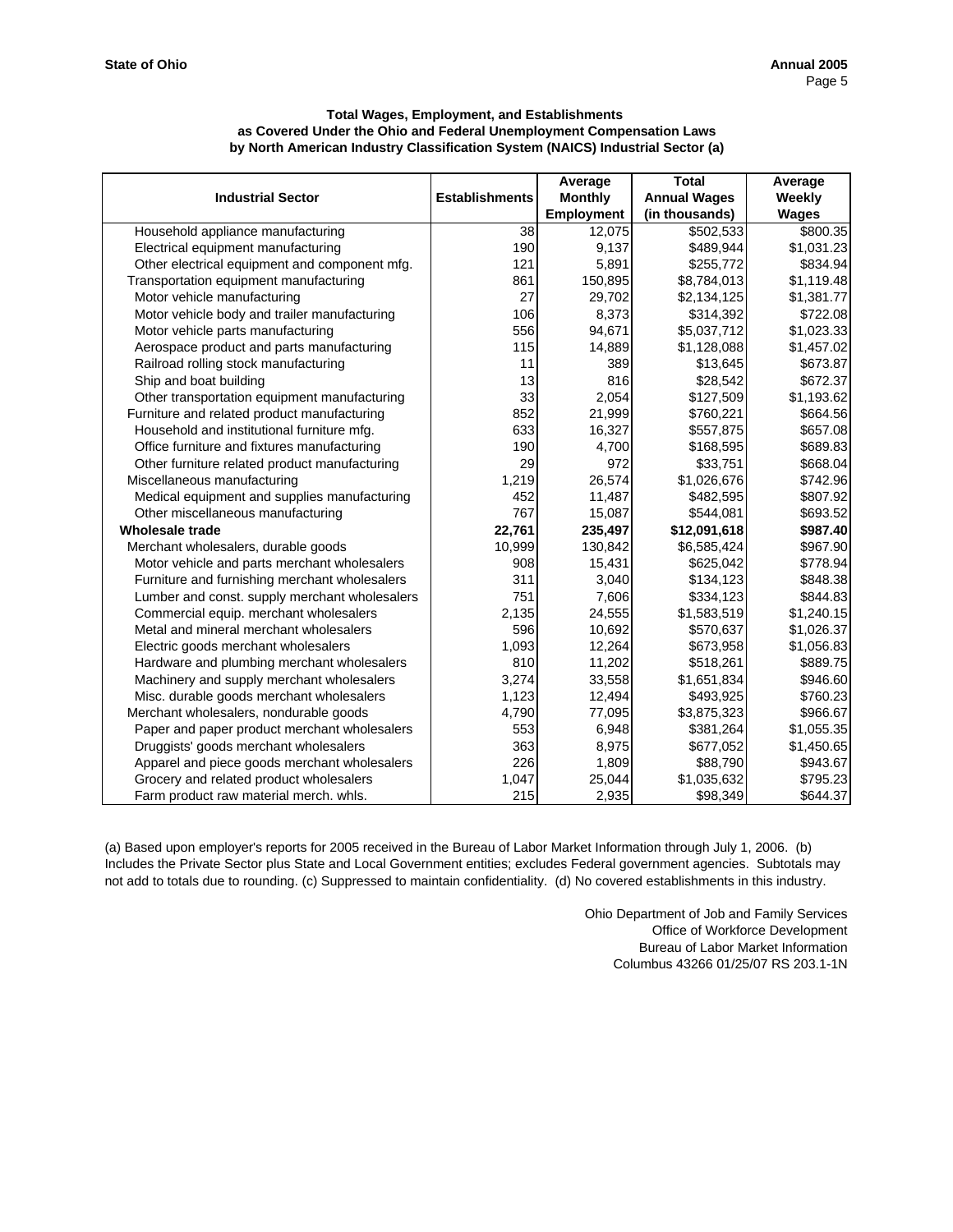|                                                |                       | Average        | <b>Total</b>        | Average    |
|------------------------------------------------|-----------------------|----------------|---------------------|------------|
| <b>Industrial Sector</b>                       | <b>Establishments</b> | <b>Monthly</b> | <b>Annual Wages</b> | Weekly     |
|                                                |                       | Employment     | (in thousands)      | Wages      |
| Chemical merchant wholesalers                  | 803                   | 8,847          | \$585,390           | \$1,272.44 |
| Petroleum merchant wholesalers                 | 317                   | 3,572          | \$162,722           | \$876.06   |
| Alcoholic beverage merchant wholesalers        | 124                   | 4,714          | \$220,393           | \$899.04   |
| Misc. nondurable goods merchant wholesalers    | 1,143                 | 14,250         | \$625,731           | \$844.46   |
| Electronic markets and agents and brokers      | 6,972                 | 27,560         | \$1,630,871         | \$1,138.00 |
| <b>Retail Trade</b>                            | 38,095                | 613,800        | \$14,023,098        | \$439.35   |
| Motor vehicle and parts dealers                | 4,634                 | 78,001         | \$2,729,666         | \$672.98   |
| Automobile dealers                             | 2,039                 | 50,506         | \$1,955,299         | \$744.52   |
| Other motor vehicle dealers                    | 515                   | 5,273          | \$168,242           | \$613.62   |
| Automotive parts, accessories, and tire stores | 2,081                 | 22,223         | \$606,125           | \$524.50   |
| Furniture and home furnishings stores          | 2,004                 | 19,499         | \$537,838           | \$530.42   |
| Furniture stores                               | 861                   | 10,304         | \$311,644           | \$581.63   |
| Home furnishings stores                        | 1,143                 | 9,195          | \$226,193           | \$473.06   |
| Electronics and appliance stores               | 2,032                 | 20,588         | \$633,536           | \$591.77   |
| Building material and garden supply stores     | 3,243                 | 50,117         | \$1,346,103         | \$516.52   |
| Building material and supplies dealers         | 2,456                 | 42,413         | \$1,171,383         | \$531.13   |
| Lawn and garden equipment and supplies stores  | 788                   | 7,705          | \$174,720           | \$436.12   |
| Food and beverage stores                       | 5,274                 | 110,631        | \$1,982,685         | \$344.65   |
| Grocery stores                                 | 3,319                 | 96,412         | \$1,701,759         | \$339.44   |
| Specialty food stores                          | 915                   | 8,689          | \$193,217           | \$427.62   |
| Beer, wine, and liquor stores                  | 1,040                 | 5,530          | \$87,710            | \$305.02   |
| Health and personal care stores                | 3,084                 | 38,507         | \$1,125,365         | \$562.02   |
| Gasoline stations                              | 3,780                 | 35,413         | \$579,517           | \$314.71   |
| Clothing and clothing accessories stores       | 4,049                 | 49,990         | \$980,339           | \$377.13   |
| Clothing stores                                | 2,341                 | 37,168         | \$711,116           | \$367.94   |
| Shoe stores                                    | 807                   | 5,629          | \$97,453            | \$332.92   |
| Jewelry, luggage, and leather goods stores     | 901                   | 7,193          | \$171,769           | \$459.21   |
| Sporting goods, hobby, book, and music stores  | 2,268                 | 25,515         | \$436,788           | \$329.21   |
| Sporting goods and musical instrument stores   | 1,629                 | 18,774         | \$336,102           | \$344.27   |
| Book, periodical, and music stores             | 639                   | 6,741          | \$100,685           | \$287.23   |
| General merchandise stores                     | 2,039                 | 123,934        | \$2,201,946         | \$341.67   |
| Department stores                              | 535                   | 75,014         | \$1,342,661         | \$344.21   |
| Other general merchandise stores               | 1,504                 | 48,921         | \$859,285           | \$337.79   |
| Miscellaneous store retailers                  | 4,548                 | 37,822         | \$751,058           | \$381.88   |
| <b>Florists</b>                                | 843                   | 4,699          | \$63,680            | \$260.60   |

(a) Based upon employer's reports for 2005 received in the Bureau of Labor Market Information through July 1, 2006. (b) Includes the Private Sector plus State and Local Government entities; excludes Federal government agencies. Subtotals may not add to totals due to rounding. (c) Suppressed to maintain confidentiality. (d) No covered establishments in this industry.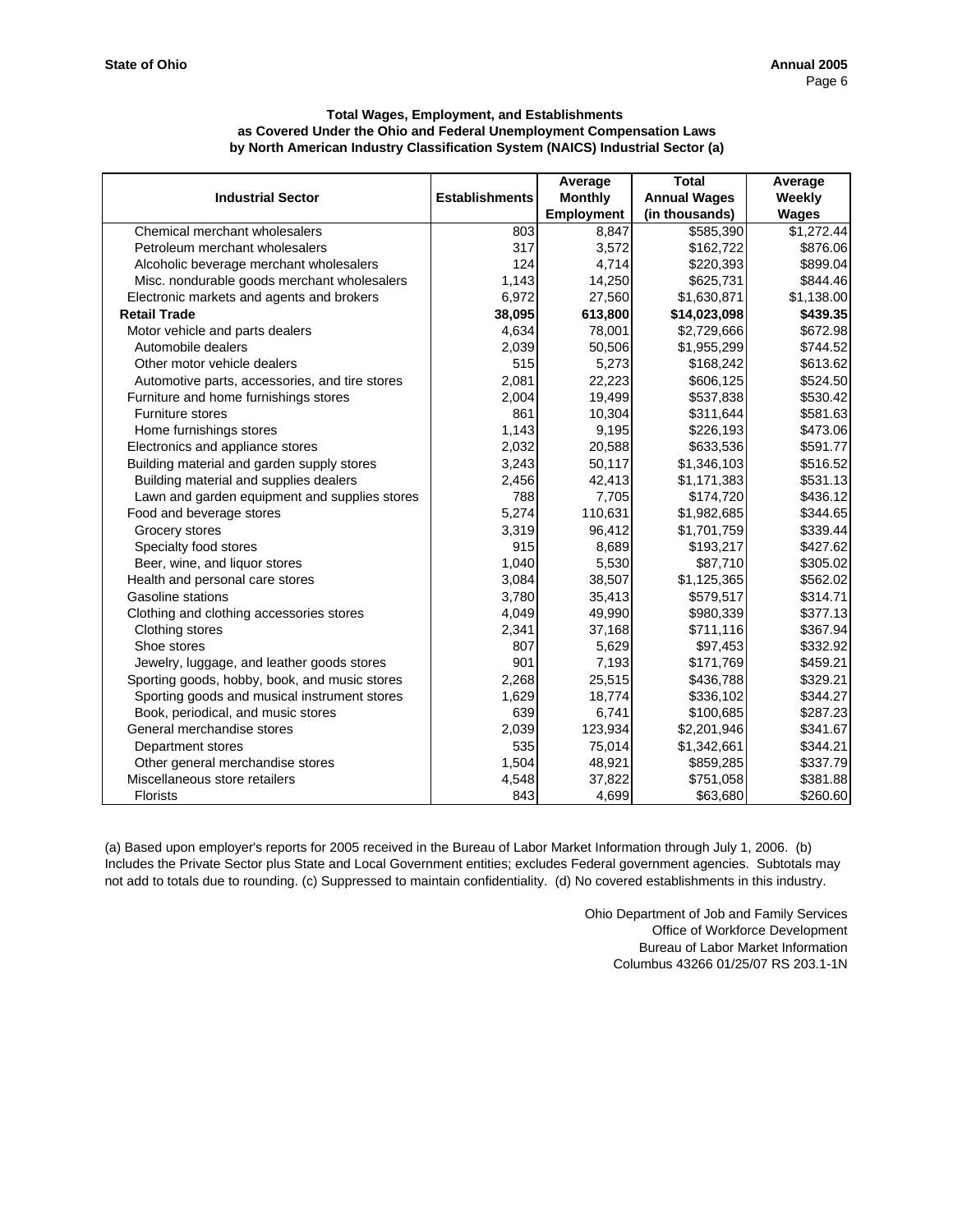|                                              |                       | Average           | <b>Total</b>        | Average      |
|----------------------------------------------|-----------------------|-------------------|---------------------|--------------|
| <b>Industrial Sector</b>                     | <b>Establishments</b> | <b>Monthly</b>    | <b>Annual Wages</b> | Weekly       |
|                                              |                       | <b>Employment</b> | (in thousands)      | <b>Wages</b> |
| Office supplies, stationery, and gift stores | 1,590                 | 16,557            | \$375,267           | \$435.87     |
| Used merchandise stores                      | 470                   | 4,641             | \$77,753            | \$322.17     |
| Other miscellaneous store retailers          | 1,646                 | 11,925            | \$234,358           | \$377.96     |
| Nonstore retailers                           | 1,142                 | 23,782            | \$718,256           | \$580.81     |
| Electronic shopping and mail-order houses    | 376                   | 12,167            | \$413,011           | \$652.83     |
| Vending machine operators                    | 317                   | 7,165             | \$163,211           | \$438.08     |
| Direct selling establishments                | 449                   | 4,450             | \$142,034           | \$613.75     |
| <b>Transportation and warehousing</b>        | 7,649                 | 166,144           | \$6,418,035         | \$742.87     |
| Air transportation                           | 152                   | 12,712            | \$643,820           | \$973.94     |
| Scheduled air transportation                 | 66                    | 8,415             | \$363,022           | \$829.60     |
| Nonscheduled air transportation              | 86                    | 4,297             | \$280,798           | \$1,256.62   |
| Rail transportation                          | (c)                   | (c)               | (c)                 | (c)          |
| Water transportation                         | 35                    | 1,062             | \$57,340            | \$1,038.48   |
| Sea, coastal, and Great Lakes transportation | 19                    | 793               | \$44,876            | \$1,088.06   |
| Inland water transportation                  | 16                    | 269               | \$12,464            | \$892.13     |
| Truck transportation                         | 4,706                 | 67,335            | \$2,716,163         | \$775.73     |
| General freight trucking                     | 3,033                 | 51,784            | \$2,158,373         | \$801.54     |
| Specialized freight trucking                 | 1,674                 | 15,551            | \$557,790           | \$689.77     |
| Transit and ground passenger transportation  | 346                   | 7,650             | \$141,313           | \$355.23     |
| Urban transit systems                        | 5                     | 94                | \$1,979             | \$403.02     |
| Interurban and rural bus transportation      | 10                    | 454               | \$10,240            | \$434.21     |
| Taxi and limousine service                   | 160                   | 1,131             | \$17,694            | \$300.79     |
| School and employee bus transportation       | 44                    | 3,236             | \$60,639            | \$360.33     |
| Charter bus industry                         | 47                    | 1,079             | \$21,997            | \$391.88     |
| Other ground passenger transportation        | 80                    | 1,655             | \$28,765            | \$334.19     |
| Pipeline transportation                      | 76                    | 954               | \$66,150            | \$1,333.92   |
| Pipeline transportation of crude oil         | 8                     | 362               | \$27,333            | \$1,454.04   |
| Pipeline transportation of natural gas       | 37                    | 358               | \$21,338            | \$1,146.46   |
| Other pipeline transportation                | 31                    | 234               | \$17,479            | \$1,434.96   |
| Scenic and sightseeing transportation        | 34                    | 272               | \$5,966             | \$421.69     |
| Scenic and sightseeing transportation, land  | 16                    | 178               | \$4,348             | \$470.17     |
| Scenic and sightseeing transportation, water | (c)                   | (c)               | (c)                 | (c)          |
| Scenic and sightseeing transportation, other | (c)                   | (c)               | (c)                 | (c)          |
| Support activities for transportation        | 1,233                 | 17,983            | \$639.460           | \$683.81     |
| Support activities for air transportation    | 151                   | 3,044             | \$111,258           | \$702.92     |

(a) Based upon employer's reports for 2005 received in the Bureau of Labor Market Information through July 1, 2006. (b) Includes the Private Sector plus State and Local Government entities; excludes Federal government agencies. Subtotals may not add to totals due to rounding. (c) Suppressed to maintain confidentiality. (d) No covered establishments in this industry.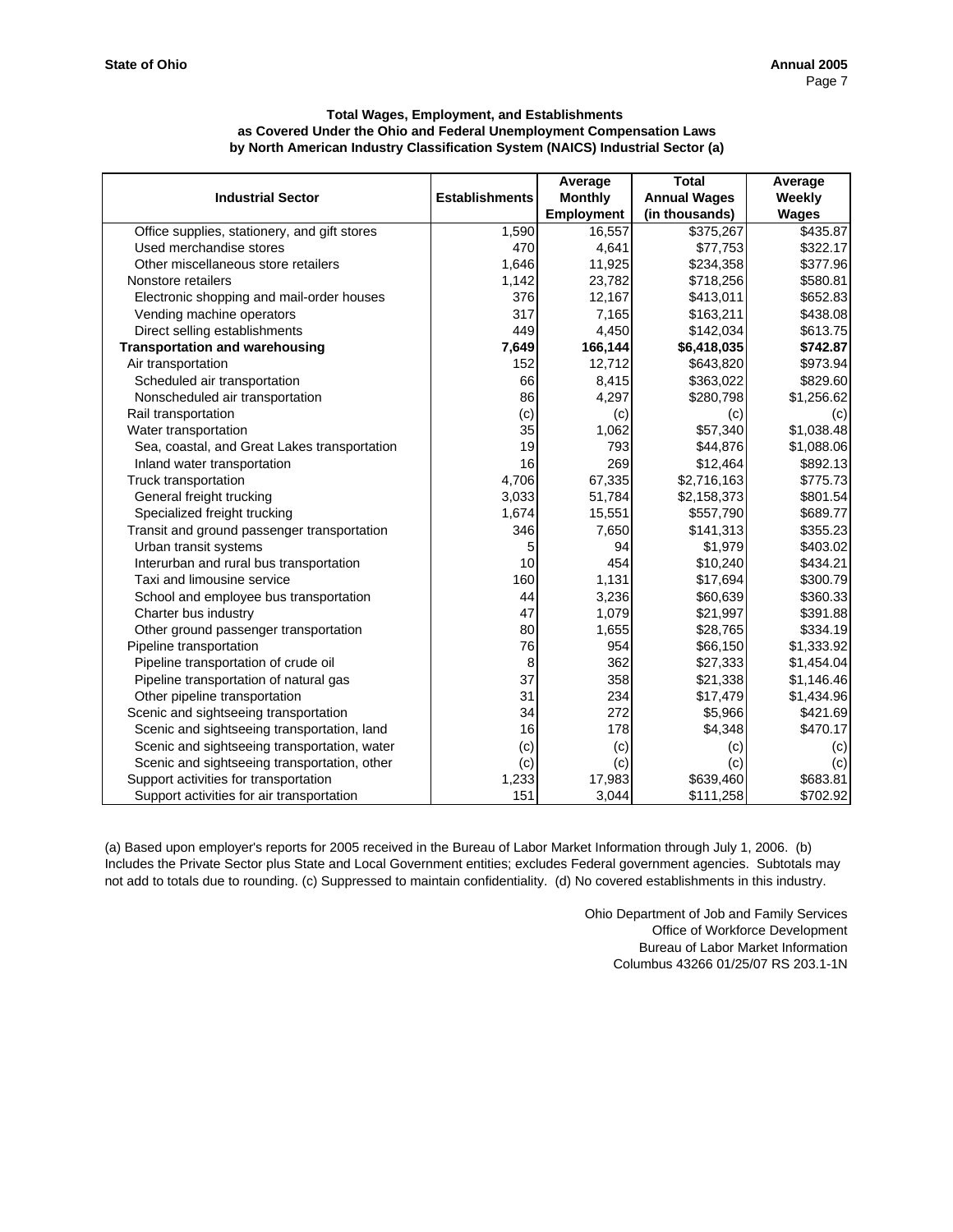|                                               |                       | Average           | <b>Total</b>        | Average      |
|-----------------------------------------------|-----------------------|-------------------|---------------------|--------------|
| <b>Industrial Sector</b>                      | <b>Establishments</b> | <b>Monthly</b>    | <b>Annual Wages</b> | Weekly       |
|                                               |                       | <b>Employment</b> | (in thousands)      | <b>Wages</b> |
| Support activities for rail transportation    | 44                    | 1,096             | \$27,904            | \$489.50     |
| Support activities for water transportation   | 45                    | 811               | \$30,973            | \$734.44     |
| Support activities for road transportation    | 369                   | 2,530             | \$74,179            | \$563.94     |
| Freight transportation arrangement            | 513                   | 8,298             | \$339,863           | \$787.62     |
| Other support activities for transportation   | 112                   | 2,205             | \$55,283            | \$482.25     |
| Postal service                                | (c)                   | (c)               | (c)                 | (c)          |
| Couriers and messengers                       | 499                   | 28,253            | \$1,051,139         | \$715.46     |
| Couriers                                      | 319                   | 27,133            | \$1,022,958         | \$725.02     |
| Local messengers and local delivery           | 180                   | 1,120             | \$28,181            | \$483.81     |
| Warehousing and storage                       | 566                   | 29,902            | \$1,096,458         | \$705.15     |
| <b>Information</b>                            | 4,071                 | 89,876            | \$4,504,361         | \$963.81     |
| Publishing industries, except Internet        | 1,008                 | 31,707            | \$1,574,276         | \$954.83     |
| Newspaper, book, and directory publishers     | 735                   | 28,058            | \$1,290,820         | \$884.71     |
| Software publishers                           | 273                   | 3,649             | \$283,456           | \$1,494.06   |
| Motion picture and sound recording industries | 521                   | 6,276             | \$107,985           | \$330.88     |
| Motion picture and video industries           | 470                   | 6,003             | \$96,703            | \$309.81     |
| Sound recording industries                    | 52                    | 273               | \$11,281            | \$793.96     |
| Broadcasting, except Internet                 | 245                   | 8,668             | \$410,912           | \$911.63     |
| Radio and television broadcasting             | 216                   | 8,243             | \$394,236           | \$919.71     |
| Cable and other subscription programming      | 30                    | 425               | \$16,676            | \$754.87     |
| Internet publishing and broadcasting          | 74                    | 3,595             | \$254,916           | \$1,363.46   |
| Telecommunications                            | 1,453                 | 29,523            | \$1,635,915         | \$1,065.60   |
| Wired telecommunications carriers             | 727                   | 15,896            | \$982,837           | \$1,189.04   |
| Wireless telecommunications carriers          | 316                   | 4,326             | \$234,142           | \$1,040.75   |
| Telecommunication resellers                   | 167                   | 2,085             | \$104,730           | \$965.77     |
| Satellite telecommunications                  | 25                    | 70                | \$4,889             | \$1,352.71   |
| Cable and other program distribution          | <b>198</b>            | 6,986             | \$299,645           | \$824.85     |
| Other telecommunications                      | 21                    | 160               | \$9,671             | \$1,164.25   |
| ISPs, search portals, and data processing     | 680                   | 9,209             | \$492,204           | \$1,027.90   |
| ISPs and web search portals                   | 373                   | 4,376             | \$280,457           | \$1,232.52   |
| Data processing and related services          | 307                   | 4,833             | \$211,747           | \$842.63     |
| Other information services                    | 90                    | 898               | \$28,154            | \$603.08     |
| <b>Finance and insurance</b>                  | 17,863                | 229,744           | \$12,424,333        | \$1,039.98   |
| Monetary authorities - Central Banks          | (c)                   | (c)               | (c)                 | (c)          |
| Credit intermediation and related activities  | 7,727                 | 115,608           | \$5,453,487         | \$907.15     |

(a) Based upon employer's reports for 2005 received in the Bureau of Labor Market Information through July 1, 2006. (b) Includes the Private Sector plus State and Local Government entities; excludes Federal government agencies. Subtotals may not add to totals due to rounding. (c) Suppressed to maintain confidentiality. (d) No covered establishments in this industry.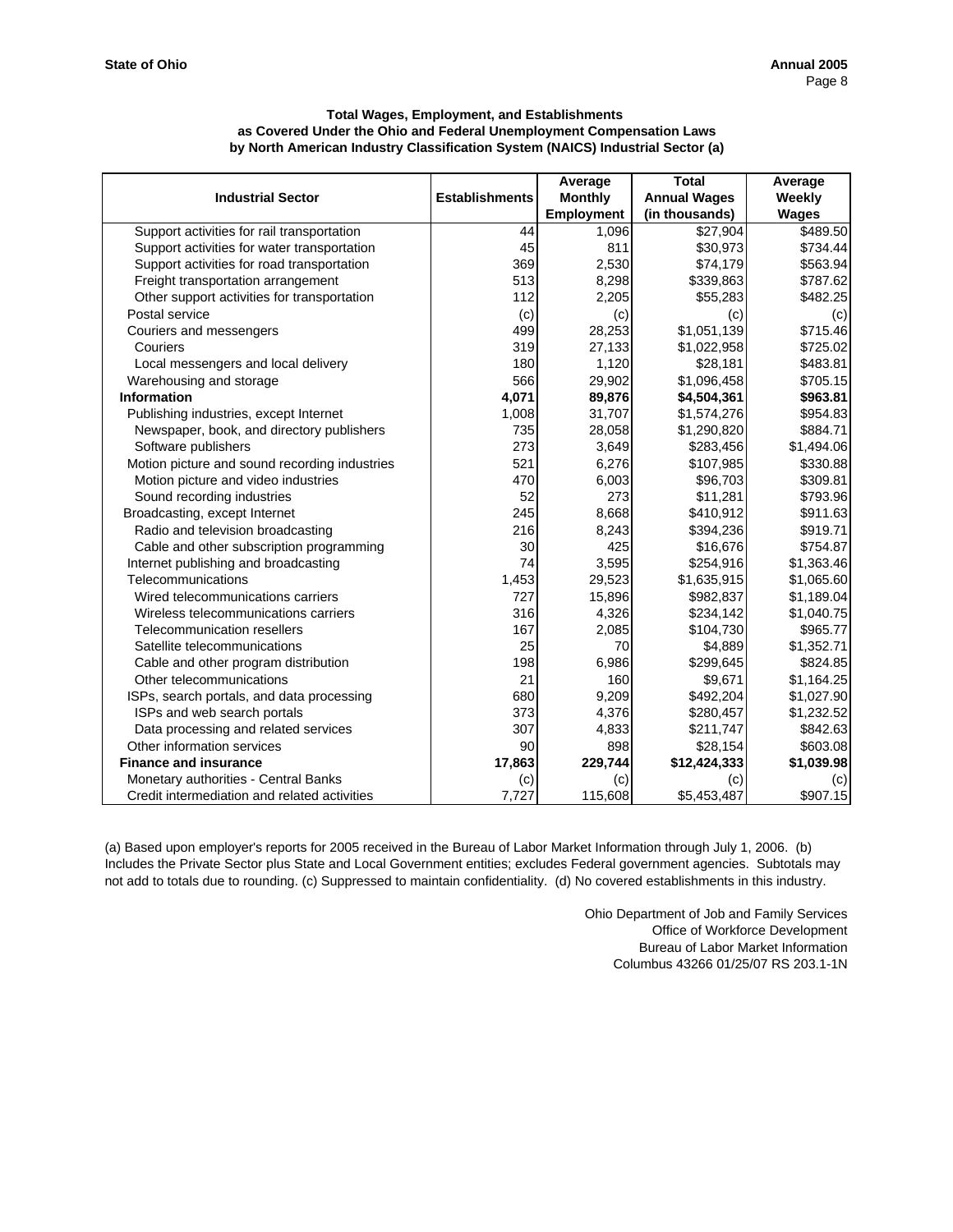|                                               |                       | Average           | <b>Total</b>        | Average      |
|-----------------------------------------------|-----------------------|-------------------|---------------------|--------------|
| <b>Industrial Sector</b>                      | <b>Establishments</b> | <b>Monthly</b>    | <b>Annual Wages</b> | Weekly       |
|                                               |                       | <b>Employment</b> | (in thousands)      | <b>Wages</b> |
| Depository credit intermediation              | 4,311                 | 74,472            | \$3,454,161         | \$891.96     |
| Nondepository credit intermediation           | 1,894                 | 28,360            | \$1,450,406         | \$983.52     |
| Activities related to credit intermediation   | 1,522                 | 12,776            | \$548,920           | \$826.23     |
| Securities, commodity contracts, investments  | 2,723                 | 15,979            | \$1,579,437         | \$1,900.90   |
| Securities and commodity contracts brokerages | 1,417                 | 10,605            | \$1,089,852         | \$1,976.33   |
| Securities and commodity exchanges            | 5                     | 5                 | \$373               | \$1,567.00   |
| Other financial investment activities         | 1,301                 | 5,369             | \$489,212           | \$1,752.19   |
| Insurance carriers and related activities     | 7,281                 | 96,213            | \$5,285,285         | \$1,056.40   |
| Insurance carriers                            | 1,647                 | 62,866            | \$3,731,083         | \$1,141.35   |
| Insurance agencies, brokerages, and related   | 5,634                 | 33,347            | \$1,554,203         | \$896.31     |
| Funds, trusts, and other financial vehicles   | (c)                   | (c)               | (c)                 | (c)          |
| Insurance and employee benefit funds          | 65                    | 434               | \$17,813            | \$789.92     |
| Other investment pools and funds              | (c)                   | (c)               | (c)                 | (c)          |
| Real estate and rental and leasing            | 10,678                | 69,578            | \$2,238,979         | \$618.83     |
| Real estate                                   | 8,086                 | 45,334            | \$1,515,627         | \$642.92     |
| Lessors of real estate                        | 3,368                 | 21,118            | \$598,481           | \$545.00     |
| Offices of real estate agents and brokers     | 2,200                 | 8,721             | \$358,747           | \$791.10     |
| Activities related to real estate             | 2,518                 | 15,495            | \$558,399           | \$693.02     |
| Rental and leasing services                   | 2,482                 | 23,549            | \$686,421           | \$560.56     |
| Automotive equipment rental and leasing       | 600                   | 7,311             | \$255,615           | \$672.33     |
| Consumer goods rental                         | 1,330                 | 11,158            | \$228,493           | \$393.81     |
| General rental centers                        | 250                   | 1,921             | \$58,875            | \$589.54     |
| Machinery and equipment rental and leasing    | 302                   | 3,159             | \$143,438           | \$873.27     |
| Lessors of nonfinancial intangible assets     | 110                   | 695               | \$36,930            | \$1,021.25   |
| <b>Professional and technical services</b>    | 28,272                | 231,601           | \$12,449,731        | \$1,033.75   |
| Professional and technical services           | 28,272                | 231,601           | \$12,449,731        | \$1,033.75   |
| Legal services                                | 6,043                 | 38,939            | \$2,072,622         | \$1,023.60   |
| Accounting and bookkeeping services           | 4,034                 | 30,333            | \$1,394,637         | \$884.17     |
| Architectural and engineering services        | 3,589                 | 40,642            | \$2,251,270         | \$1,065.25   |
| Specialized design services                   | 1,021                 | 5,444             | \$266,918           | \$942.96     |
| Computer systems design and related services  | 4,584                 | 41,818            | \$2,869,853         | \$1,319.75   |
| Management and technical consulting services  | 4,614                 | 22,718            | \$1,351,127         | \$1,143.73   |
| Scientific research and development services  | 585                   | 13,954            | \$1,015,738         | \$1,399.88   |
| Advertising and related services              | 1,549                 | 15,575            | \$617,875           | \$762.92     |
| Other professional and technical services     | 2,253                 | 22,179            | \$609,690           | \$528.65     |

(a) Based upon employer's reports for 2005 received in the Bureau of Labor Market Information through July 1, 2006. (b) Includes the Private Sector plus State and Local Government entities; excludes Federal government agencies. Subtotals may not add to totals due to rounding. (c) Suppressed to maintain confidentiality. (d) No covered establishments in this industry.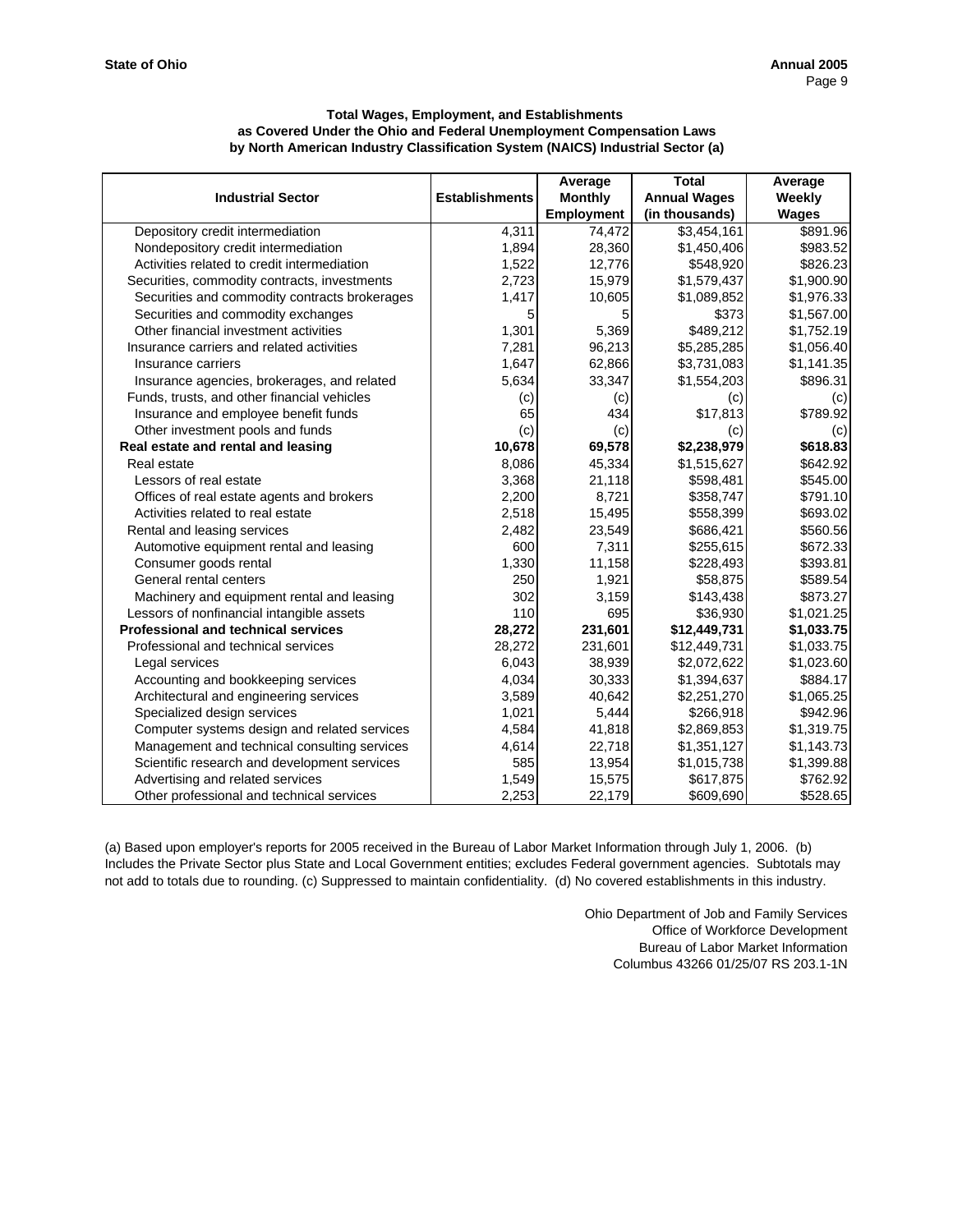|                                             |                       | Average           | <b>Total</b>        | Average    |
|---------------------------------------------|-----------------------|-------------------|---------------------|------------|
| <b>Industrial Sector</b>                    | <b>Establishments</b> | <b>Monthly</b>    | <b>Annual Wages</b> | Weekly     |
|                                             |                       | <b>Employment</b> | (in thousands)      | Wages      |
| Management of companies and enterprises     | 1,396                 | 98,622            | \$8,317,934         | \$1,621.96 |
| Management of companies and enterprises     | 1,396                 | 98,622            | \$8,317,934         | \$1,621.96 |
| <b>Administrative and waste services</b>    | 15,574                | 313,043           | \$7,693,308         | \$472.62   |
| Administrative and support services         | 14,680                | 298,644           | \$7,053,753         | \$454.21   |
| Office administrative services              | 1,327                 | 15,319            | \$795,945           | \$999.19   |
| Facilities support services                 | 59                    | 2,524             | \$77,248            | \$588.46   |
| <b>Employment services</b>                  | 2,376                 | 144,072           | \$2,834,135         | \$378.31   |
| <b>Business support services</b>            | 1,261                 | 31,274            | \$968,113           | \$595.31   |
| Travel arrangement and reservation services | 784                   | 4,414             | \$128,922           | \$561.71   |
| Investigation and security services         | 820                   | 23,383            | \$491,128           | \$403.90   |
| Services to buildings and dwellings         | 7,291                 | 64,926            | \$1,283,620         | \$380.21   |
| Other support services                      | 764                   | 12,732            | \$474,642           | \$716.90   |
| Waste management and remediation services   | 894                   | 14,398            | \$639,555           | \$854.19   |
| Waste collection                            | 344                   | 3,944             | \$142,167           | \$693.13   |
| Waste treatment and disposal                | 193                   | 5,654             | \$271,859           | \$924.65   |
| Remediation and other waste services        | 357                   | 4,800             | \$225,529           | \$903.58   |
| <b>Educational services</b>                 | 2,548                 | 85,739            | \$2,461,268         | \$552.04   |
| <b>Educational services</b>                 | 2,548                 | 85,739            | \$2,461,268         | \$552.04   |
| Elementary and secondary schools            | 661                   | 37,862            | \$895,568           | \$454.88   |
| Junior colleges                             | 36                    | 1,664             | \$52,540            | \$607.06   |
| Colleges and universities                   | 115                   | 32,135            | \$1,199,493         | \$717.81   |
| Business, computer, and management training | 313                   | 2,325             | \$83,234            | \$688.54   |
| Technical and trade schools                 | 265                   | 2,841             | \$83,571            | \$565.65   |
| Other schools and instruction               | 923                   | 7,269             | \$98,441            | \$260.44   |
| Educational support services                | 235                   | 1,643             | \$48,420            | \$566.71   |
| Health care and social assistance           | 25,089                | 664,489           | \$23,650,824        | \$684.46   |
| Ambulatory health care services             | 17,836                | 216,033           | \$9,858,473         | \$877.58   |
| Offices of physicians                       | 6,993                 | 80,340            | \$5,477,809         | \$1,311.21 |
| Offices of dentists                         | 4,208                 | 29,893            | \$1,198,569         | \$771.08   |
| Offices of other health practitioners       | 4,221                 | 26,625            | \$834,272           | \$602.60   |
| Outpatient care centers                     | 846                   | 23,449            | \$918,299           | \$753.10   |
| Medical and diagnostic laboratories         | 476                   | 6,745             | \$282,807           | \$806.29   |
| Home health care services                   | 800                   | 38,530            | \$844,792           | \$421.65   |
| Other ambulatory health care services       | 292                   | 10,451            | \$301,925           | \$555.58   |
| Hospitals                                   | 221                   | 218,632           | \$8,788,419         | \$773.02   |

(a) Based upon employer's reports for 2005 received in the Bureau of Labor Market Information through July 1, 2006. (b) Includes the Private Sector plus State and Local Government entities; excludes Federal government agencies. Subtotals may not add to totals due to rounding. (c) Suppressed to maintain confidentiality. (d) No covered establishments in this industry.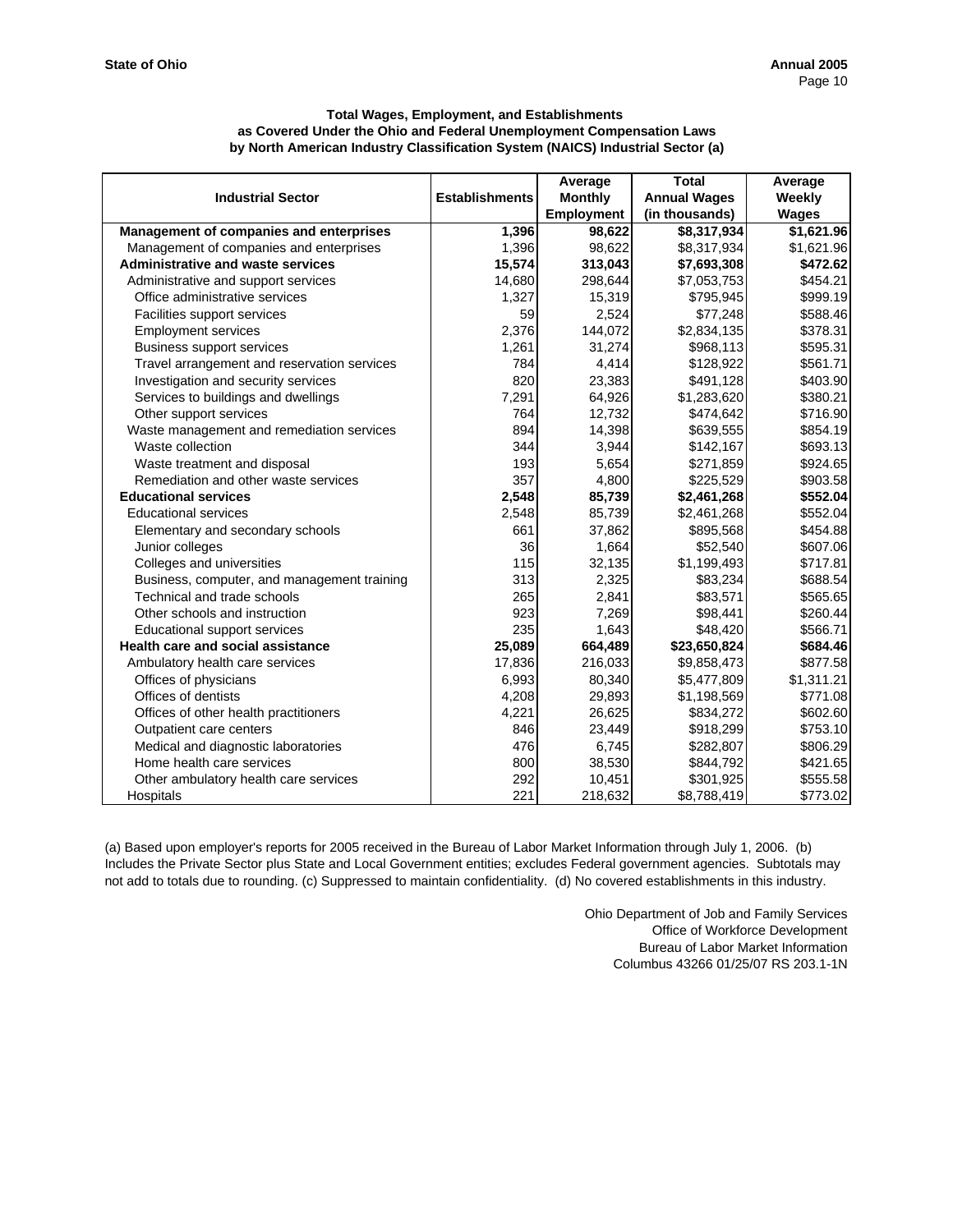|                                              |                       | Average           | <b>Total</b>        | Average    |
|----------------------------------------------|-----------------------|-------------------|---------------------|------------|
| <b>Industrial Sector</b>                     | <b>Establishments</b> | <b>Monthly</b>    | <b>Annual Wages</b> | Weekly     |
|                                              |                       | <b>Employment</b> | (in thousands)      | Wages      |
| General medical and surgical hospitals       | 190                   | 215,234           | \$8,653,123         | \$773.13   |
| Psychiatric and substance abuse hospitals    | 11                    | 1,145             | \$56,858            | \$955.38   |
| Other hospitals                              | 20                    | 2,254             | \$78,438            | \$669.35   |
| Nursing and residential care facilities      | 3,131                 | 159,700           | \$3,658,056         | \$440.50   |
| Nursing care facilities                      | 965                   | 103,439           | \$2,443,325         | \$454.25   |
| Residential mental health facilities         | 1,223                 | 23,661            | \$517,524           | \$420.62   |
| Community care facilities for the elderly    | 641                   | 27,299            | \$574,307           | \$404.58   |
| Other residential care facilities            | 302                   | 5,302             | \$122,900           | \$445.81   |
| Social assistance                            | 3,901                 | 70,125            | \$1,345,877         | \$369.10   |
| Individual and family services               | 1,317                 | 31,280            | \$676,606           | \$415.98   |
| Emergency and other relief services          | 318                   | 4,270             | \$104,358           | \$470.02   |
| Vocational rehabilitation service            | 262                   | 8,917             | \$168,340           | \$363.06   |
| Child day care services                      | 2,005                 | 25,659            | \$396,572           | \$297.23   |
| Arts, entertainment, and recreation          | 3,868                 | 67,979            | \$1,580,605         | \$447.13   |
| Performing arts and spectator sports         | 898                   | 13,731            | \$735,708           | \$1,030.35 |
| Performing arts companies                    | 192                   | 3,247             | \$84,984            | \$503.35   |
| Spectator sports                             | 191                   | 5,281             | \$444,379           | \$1,618.29 |
| Promoters of performing arts and sports      | 228                   | 4,239             | \$181,638           | \$824.00   |
| Agents and managers for public figures       | 49                    | 134               | \$4,342             | \$623.46   |
| Independent artists, writers, and performers | 238                   | 831               | \$20,366            | \$471.44   |
| Museums, historical sites, zoos, and parks   | 170                   | 5,604             | \$142,805           | \$490.10   |
| Amusements, gambling, and recreation         | 2,801                 | 48,644            | \$702,092           | \$277.56   |
| Amusement parks and arcades                  | 79                    | 5,758             | \$102,194           | \$341.33   |
| Gambling industries                          | 17                    | 129               | \$3,963             | \$588.92   |
| Other amusement and recreation industries    | 2,705                 | 42,757            | \$595,935           | \$268.04   |
| <b>Accommodation and food services</b>       | 21,946                | 431,515           | \$5,103,692         | \$227.44   |
| Accommodation                                | 1,599                 | 33,596            | \$560,387           | \$320.77   |
| Traveler accommodation                       | 1,347                 | 31,817            | \$536,316           | \$324.15   |
| RV parks and recreational camps              | 194                   | 1,478             | \$20,160            | \$262.33   |
| Rooming and boarding houses                  | 58                    | 300               | \$3,911             | \$250.56   |
| Food services and drinking places            | 20,348                | 397,920           | \$4,543,305         | \$219.58   |
| <b>Full-service restaurants</b>              | 6,218                 | 175,717           | \$2,167,787         | \$237.25   |
| Limited-service eating places                | 10,111                | 189,703           | \$1,993,594         | \$202.10   |
| Special food services                        | 855                   | 14,162            | \$187,935           | \$255.21   |
| Drinking places, alcoholic beverages         | 3,165                 | 18,338            | \$193,988           | \$203.42   |

(a) Based upon employer's reports for 2005 received in the Bureau of Labor Market Information through July 1, 2006. (b) Includes the Private Sector plus State and Local Government entities; excludes Federal government agencies. Subtotals may not add to totals due to rounding. (c) Suppressed to maintain confidentiality. (d) No covered establishments in this industry.